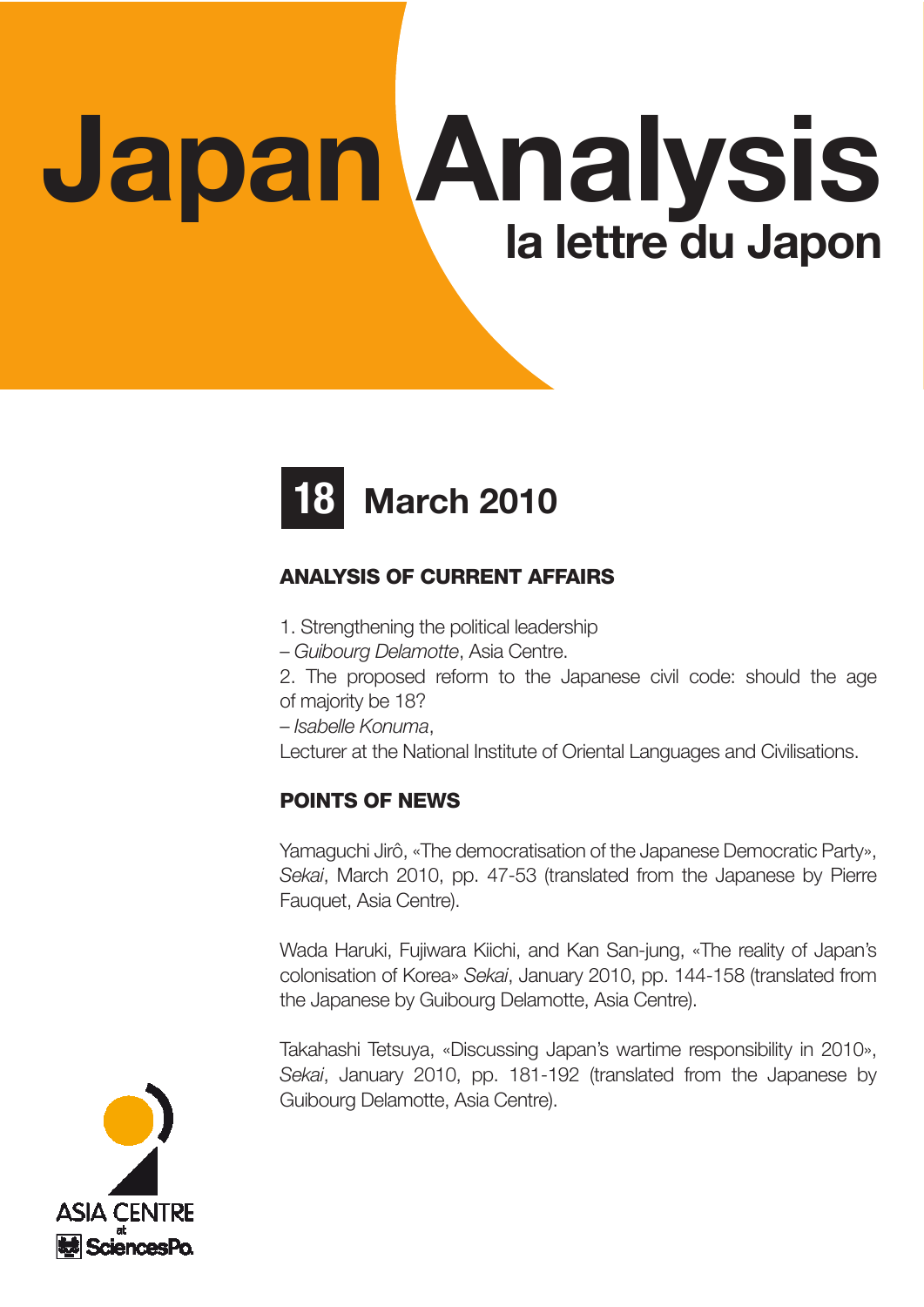# ANALYSIS OF THE **CURRENT SITUATION**

#### 1. Strengthening the political *leadership* – Guibourg Delamotte, Asia Centre.

The Hatoyama government is undertaking major institutional reforms in order to increase the influence of politicians in the decisionmaking process. Among the commitments set out in its manifesto, the Democratic Party Japan (Minshutô) has expressed its aim of bringing about a political structure in which "politicians will shoulder their responsibilities instead of delegating them to the civil service" and "the national interest will be safeguarded by the executive, rather than ministers' interests being defended by their respective branches of the civil service". The government has begun to implement this programme; bills have been drafted and should be put to the vote before the end of the parliamentary session.

The desire to strengthen the leading role of politicians goes back to the late 1990s<sup>1</sup>. The personal influence of Koizumi Jun'ichirô

(2001-2006) had given the impression that this reform had had an effect. But the periods in office of Abe, Fukuda and Asô showed that the institutions themselves had perhaps not sufficiently changed.

On February 5<sup>th</sup>, the Lower House passed a bill aimed at strengthening the leading role of politicians (seifu no seisaku ketteikatei ni okeru seijishudôno kakuritsu no tame no naikakuhô tô no ichibu wo kaiseisuru hôritsuan) and containing amendments to several laws (affecting the cabinet, its establishment, and the running of its public functions) $2$ .

This bill provides for increasing the maximum number of Prime ministerial advisers (shushô hosakan) from five to ten; each minister will henceforth have his own adviser (daijin hosakan). The system of government auditors

<sup>1</sup> *Kokkai shingi kasseika oyobi seijishodô shisutemu no kakuritsu ni kansuru hitsu*, law no. 116, July 30th 1999.

<sup>2 «</sup>Shinseiken tono masatsu kaihi ka», *Yomiuri*, September 11th 2009. "Hôseikyokuchôkanra kokkai shusseki", *Yomiuri*, October 27th 2009. "Sejishudô tetteini iyoku", *Yomiuri*, January 5th 2010. "Kakuryô shudô de seisakukettei", *Yomiuri*, Februrary 21st 2010, and "Seijishudôhôan wo kakugikettei", *Yomiuri,* February 6th 2010.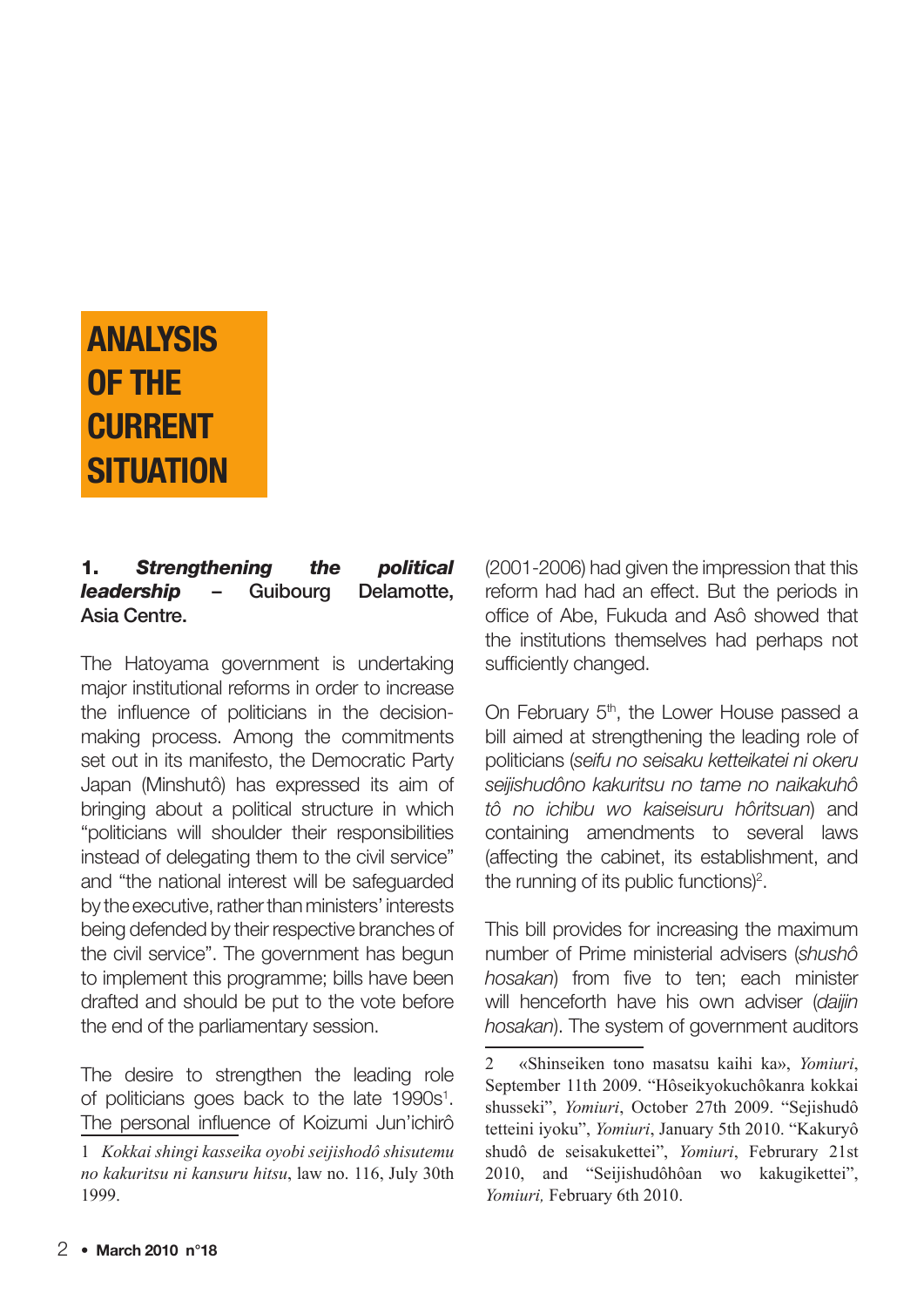(seimu sankôjin seido) is abolished. Two posts for expert advisors to the Chief Cabinet Secretary (CCS), the General Cabinet Secretary (naikakuseimu sanji and naikakuseumu chôsakan), are to be set up.

The number of political posts in the government is further increased by the creation of a post of Chairman of the National Public Safety Commission (kokakkôan iinka) with the rank of political vice-Minister (seimukan); also, within each ministry or agency there is a new politically-apointed post (seimu chôsakan).

The government depends upon the structures which it has set up and which it is therefore strengthening.

The National Strategic Office (kokka senryakushitsu) has been made a Bureau of the CCS. A further General Cabinet vice-Secretary (kanbô fukuchôkan) has been added to the three already in place. He is to be in charge of the new strategic bureau. Under him there will be a newly appointed official responsible for national strategic planning (kokkasenryakukan) with the rank of political vice-Minister (seimukan).

The new Government Revitalization Unit (gyôsei sasshin kaigi) is provided with a legislative basis and is legally placed under the Cabinet. This committee is concerned with four issues<sup>3</sup>: people contributing to the public good while working for the government; the independent administrative bodies; the special budgets; and budget planning. Sengoku Yoshito assumed the Chairmanship when, following the resignation of Mr. Fuji, Kan Naoto took on Fujii's position as Finance Minister. It is assisted by a committee analysing structural reform and regulations (kisei, seido kaikaku bunkakai) which draws up plans for reform in four sectors: environment and energy, medical

care, agriculture, employment and training to raise professional abilities.

A committee on the fiscal system (zeisei chôsakai) has been set up, replacing Koizumi's political and financial committee (keizai zaisei chôsakai).

In addition, a proposed law for the reform of the Diet (kokkai kaikaku kanren hô an) would lead to the creation of two governmental viceministerial posts (fukudaijin), and ten additional posts of parliamentary secretaries.

All in all, these laws aim at the creation of three additional vice-ministerial posts and a further ten of parliamentary secretaries, giving a total of 94 political posts within the cabinet instead of the current 70 (the Prime Minister, 17 ministers, 24 persons with the rank of vice-minister, including the CCS, 25 parliamentary secretaries, and 4 prime-ministerial councillors).

The director of the Cabinet Legislation Bureau will no longer be listed among the government's "special collaborators" (seifu tokubetsu hosa nin) - these include the Chairman of the National Personnel Authority (jinjin sôsaí), the Chairman of the Japan Fair Trade Commission (kôsei torihiki jinkai), and the Chairman of the Environmental Dispute Coordination Commission (kôgai tô chôsei jinkai) whose position remains unchanged. The Director of the Legislation Bureau will no longer be able to address the Diet at the request of a minister, as has been the case until now.

Finally, on February 19<sup>th</sup> a bill to reform the law on public administration (kokka kômuinhô tô kaiseian) was passed by the Lower House. It provides for a personnel bureau under the Cabinet, in charge of civil service promotions (until now this task has been carried out by the office of human resources in each ministry). From now on, either the Prime Minister or the CCS will have to approve recommendations

<sup>3 «</sup>Sengoku shi kakunaide omomi», *Yomiuri*, January 13th 2010.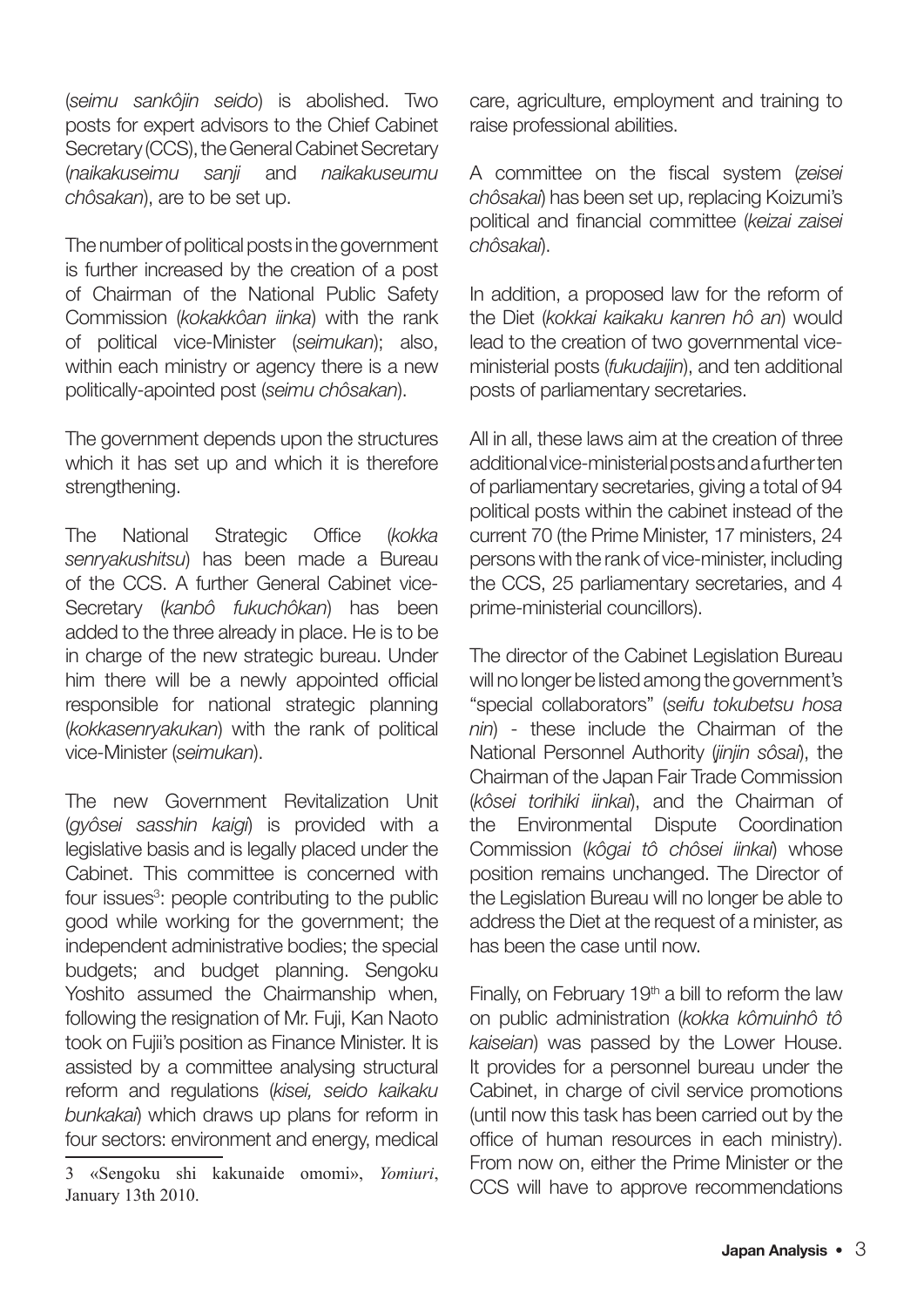from the administrative heads. These reforms will put the final touch to the prohibition. announced in September, of the practice of amakudari in public bodies formerly intended for that purpose. In exchange, the right to strike (formerly forbidden in the public administration) will be established along the same lines as in the private sector.

If these bills are passed, they will become law in April 2010.

The party is also being reorganised<sup>4</sup>. Under the Secretary General, Ozawa Ichirô, there are fourteen assistant secretaries, corresponding to the number of ministries. These provide the points of contact between the elected local representatives, the central administrative offices, the local organisations - as well as the local enterprises or professional bodies. This arrangement closely resembles that of the LDP's political affairs research committee which was reformed, as it happens, by Mr. Tanigaki.

The implementation of the reforms is taking a long time: the budget bill was passed after a long delay. The party has tried to make savings by doing away with some of the "major projects" voted through by the previous administrations, and by reducing the compensation and retirement packages for civil servants (through these measures, and by pursuing decentralising goals, the government is counting on a 20% reduction in public expenditure). It has put a limit on some of its original ambitions (use of motorways will only be partially free), but it has not abandoned its main goal, which is unconditional reimbursement for every family with a child to support (amounting to a little under 200 euros per month).

Some reforms are under consideration particularly the reform of Family law, aimed at enabling married women to retain their surnames or at allowing couples to choose which surname to give to their children - as well as a bill to give permanent residents the right to vote. Mr. Ozawa strongly supports these two measures, but they, and the second one in particular, are meeting a certain resistance from Kamei Shizuka whose organisation, the New People's Party (Kokumin Shintô) belongs to the ruling coalition.

The government will have greater freedom for manoeuvre if it wins the elections to the Upper House in July 2010: the coalition agreement could carry on, but the partners would lose their ability to interfere. The relationship between the LDP and the Kômeitô, who have been allies in government for ten years, is being closely watched. Mr. Ozawa has recently held talks with Akiya Einosuke, the leader of the Buddhist sect which gives unofficial support to the Kômeitô. There is also close attention to departures from the LDP: four of its elected members to the Upper House have in fact left the party<sup>5</sup>: Tamura Kôtarô, Hasegawa Tamon, Yamauchi Toshio, and Yoshimura Kôtarô. Some of them might rejoin the Democratic Party. Ozawa has proposed that the party should support them in the coming elections.

<sup>4</sup> *Yomiuri*, November 3rd 2010.

<sup>5 «</sup>Jimin 4nin no ritô hyômei», *Yomiuri*, December 31st 2010.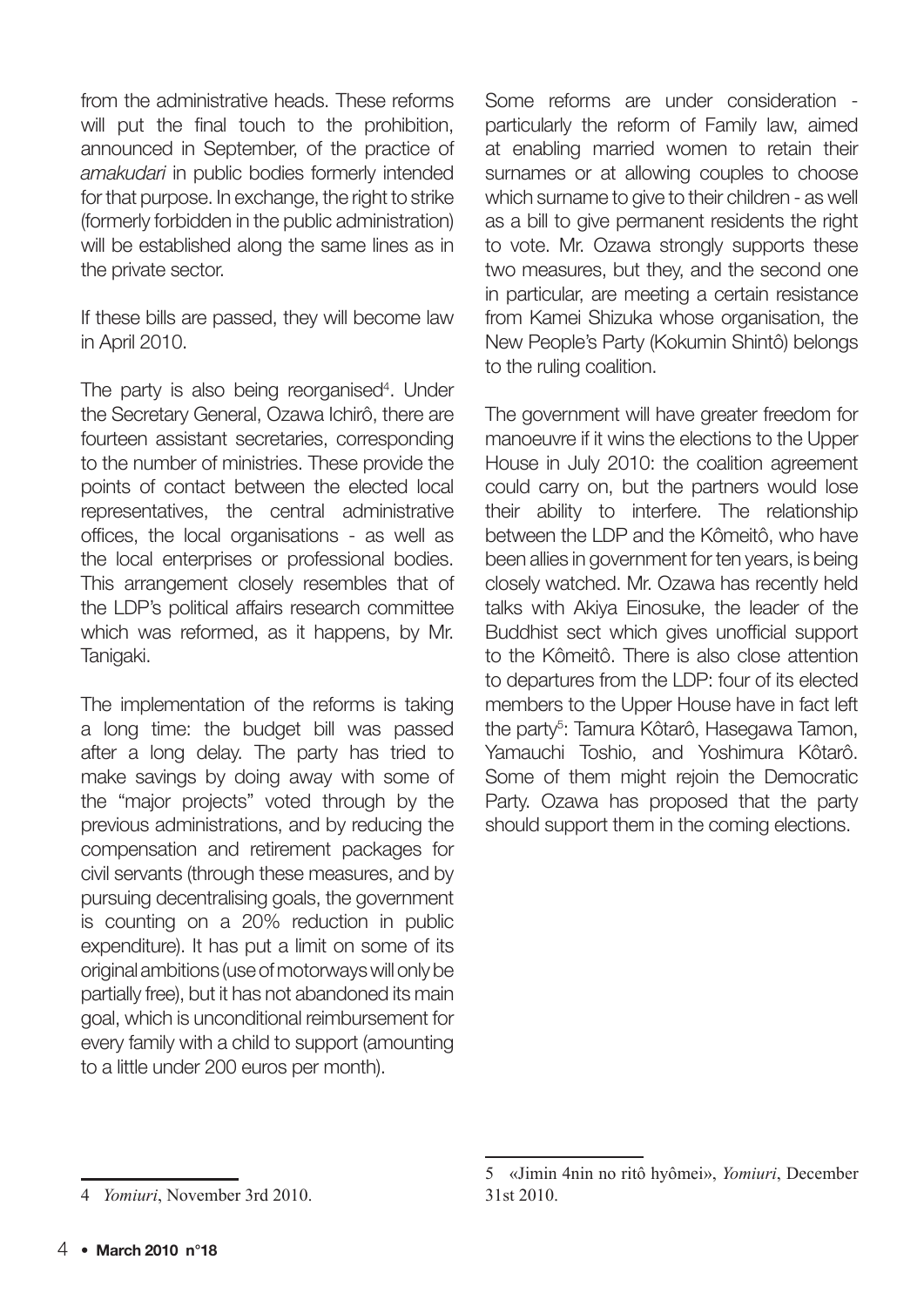#### 2. The proposed reform to the Japanese civil code: should the age of majority be 18? – Isabelle Konuma, Lecturer at the National Institute of Oriental Languages and Civilisations.

On May 18th 2007, the law on constitutional amendment - commonly known as the law for the constitutional referendum (Kokumin tôhyôhô) - was adopted; it is due to come into force on May 18th 2010. Article 3 of this law, which lays down the provisions for a referendum aimed at approving a constitutional revision, states that the age for participating in the constitutional referendum is 18 years, whereas the current voting age<sup>6</sup>, like the age for full civil participation<sup>7</sup>, is 20 years.

The annex to the law in fact lays down that it would be necessary to "take measures in the areas of the electoral law and in the Civil Code, in order to lower the existing ages of majority to 18 years". For as long as such measures have not been taken, article 3 could not be applied, and the age for voting in the referendum would remain at 20 years old<sup>8</sup>.

In order to act in accordance with this new measure, a group has been set up within the Legislative Consultation Committee (Hôsei shingikai) specifically to deal with this issue of the civil majority (Minpô seinen nenrei bukai). This group consists of professors of law as well as lawyers, judges, and representatives from education, social services, unions, and consumer associations. It has been meeting regularly since March 2008, with the aim of determining whether, from a legal point of view, the lowering of the age of majority is 6 The electoral law of April 15th 1950 (*Kôshoku senkyo hô*) specifies the age of 20 for voting for the chambers of representatives and councillors.

7 Article 4 of the civil code. This provision goes back to the 1898 civil code.

8 The suspension of Article 3 of the law on the constitutional referendum now seems inevitable (*Tôkyô shimbun*, February 4th 2010).

feasible and, if necessary, of laying down the measures necessary to implement the reform successfully.

This readjustment of the age of majority needs to be seen in the international context created by the implementation of the international Convention on children's rights (1989). Japan signed this convention in 1990 and ratified it in 1994, and it is believed to have had a big influence on domestic legislation, since the Japanese government is committed to making a report on the legal situation to the UN, which will in turn make recommendations. The 1989 Convention states that "the term 'child' means any human being under the age of 18, except in those cases where majority is reached earlier in accordance with the relevant legislation".

So, influenced by the 1989 Convention, and confronted by the obligations established by the law passed in 2007, the group in charge of drawing up the statute on the civil age of majority reported to the Legislative Consultative Committee on July 29th 2009.

Their reported deliberations begin with the issue of defining a child and reaching the age of majority: should the child acquire adult status step by step or should it cross a single common threshold defining the age of majority? In effect there are currently several thresholds: the right to drive a motorcycle is set at 16, the consumption of alcohol and cigarettes is forbidden before the age of 20, the age of eligibility for election to the House of Representatives is set at 25, and to the House of Councillors at 30. Lowering the electoral and civil age of majority might set up an even wider range of thresholds, which led the Committee members to consider the justifications for such diversity. The unification of some of these thresholds would end up by redefining childhood as such<sup>9</sup>. Moreover

9 For example, within the same group considerations on the civil majority there are different positions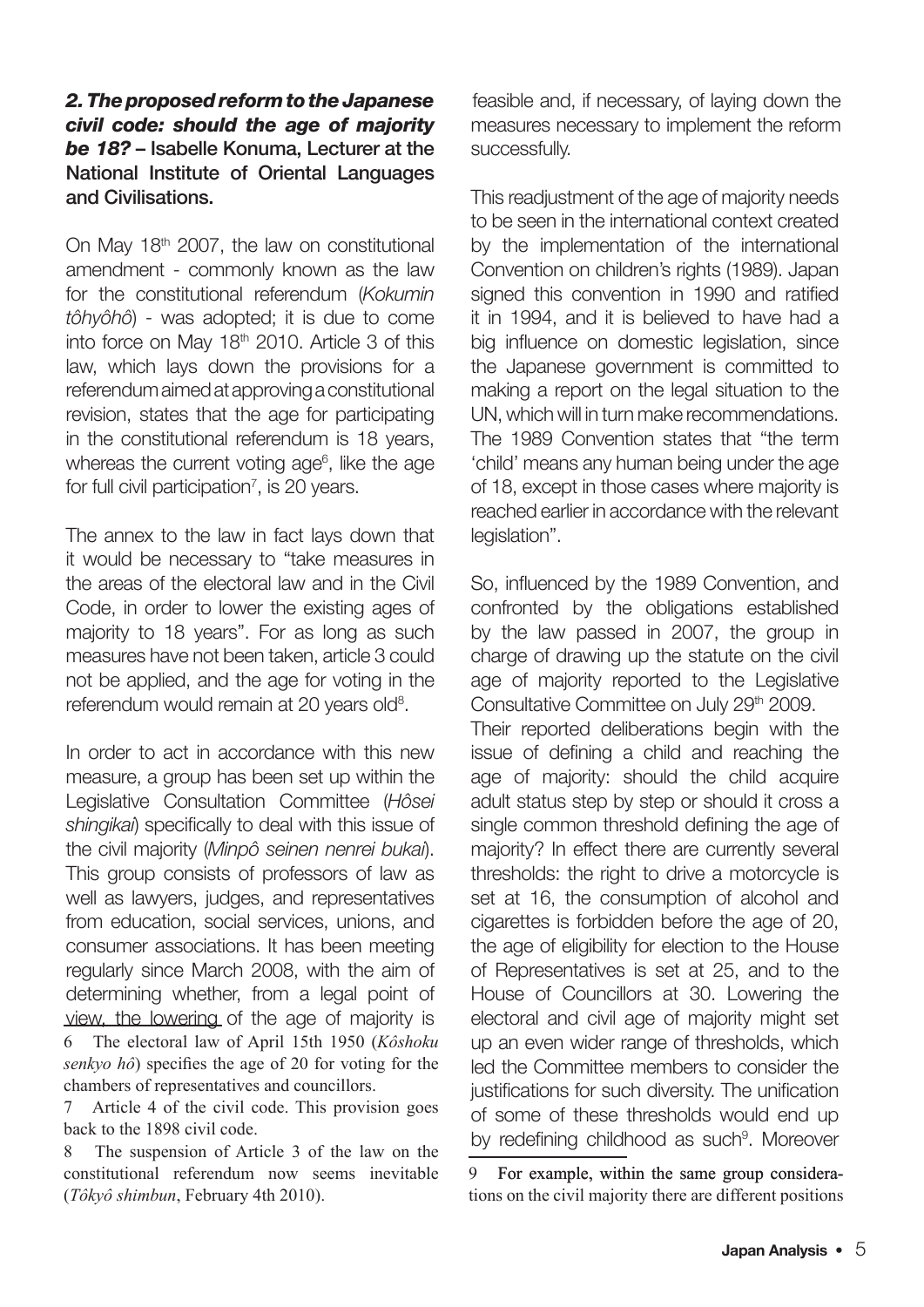the present variation is complicated by the overlapping of different terms used to define a child<sup>10</sup>, so that there is a need for clarification, if not for uniformity in the terminology.

With these problems as its starting point, the report moves on to different views on lowering the age of civil majority. It then outlines and considers the arguments against the reforms, beginning with the lack of enthusiasm among the population. About 80% are said to be against lowering the age of majority<sup>11</sup>, but this is not a categorical refusal since 60% said that they were in favour of the reform, provided that it was accompanied by adequate supporting measures. The main reason for this was the feeling that young people of 18 or 19 are not mature enough or sufficiently discerning to be considered adult, while only 23.7% took the opposite view. Whatever the case may be, these replies suggest that the reforms currently under way do not reflect the feelings of Japanese society.

In parallel with this public anxiety, the report of the Japanese Bar Association (Nihon bengoshi rengôkai) is also critical<sup>12</sup>. In their view, if these "young adults" are to be independent of parental control, that could have terrible consequences for some groups of young people. The majority of youth under 18 attend university<sup>13</sup> and are financially

(see Mizuno Noriko, «Lowering the age of majority, from the standpoint of civil law» [Minpô no kanten kara mita seinen nenrei hikisage]», *Jurisuto*, no. 1392, January 2010, p. 164.

 As is the case in French, so also in Japanese a child is designated by different terms, such as *jidô* (a child as defined in the 1989 Convention on the Rights of the Child), *miseinen* (a minor, in the Civil Code), or *shônen* (boy/girl in the penal system).

11 According to a poll conducted by the Cabinet Office (*Nakikakufu*) in July 2008.

12 Views published on October 21st 2008.

13 In the Spring of 2009, 56.2% of the population under 18 attended university (according to basic statistics provided by the schools), out of the 97.7% dependent. If the reforms were to be passed, these young people could enter into financial agreements such as purchasing on credit without the necessary discernment, and this deficiency could also affect their voting.

While taking account of this dissent, the report still comes out in favour of changing article 4 of the Civil Code, but in a highly nuanced way. According to its view, it would be better to lower the age of civil majority to 18 provided that the age of political maturity is also lowered to 18. There are three arguments in support of this reasoning: young people of 18 to 19 years of age ought to be considered to be socially and economically independent subjects; their political opinions should also be respected since they represent the future generation; and lastly, this measure would contribute towards developing their interest in politics.

In response to the opposing opinions, the same report emphasises the importance of supporting the reform with measures for the provision of training and protection for these "young adults". This latter point is a reflection of one of the main tenets to be followed by Japan within its neo-liberal policies, which is to "rebuild a new social politics", in the expression of Kodama Kazuo, a Professor of Education at Tôkyô University<sup>14</sup>.

So the ongoing reforms are a vehicle for the felt need to change the current regime, but in accordance with concerns which do not conform to most people's attitudes<sup>15</sup>.

who attended secondary school in 1997.

«Seinen nenrei no hikisage o meguru shomondai [the various problems surrounding the lowering of the age of majority]» (round table discussion), *Jusisuto*, no. 1392, January 2010, p. 148.

15 This highlights an essential difference with the lowering of the age of majority from 21 to 18 in France in 1974, which was a response to the strong demand from young people, following the events of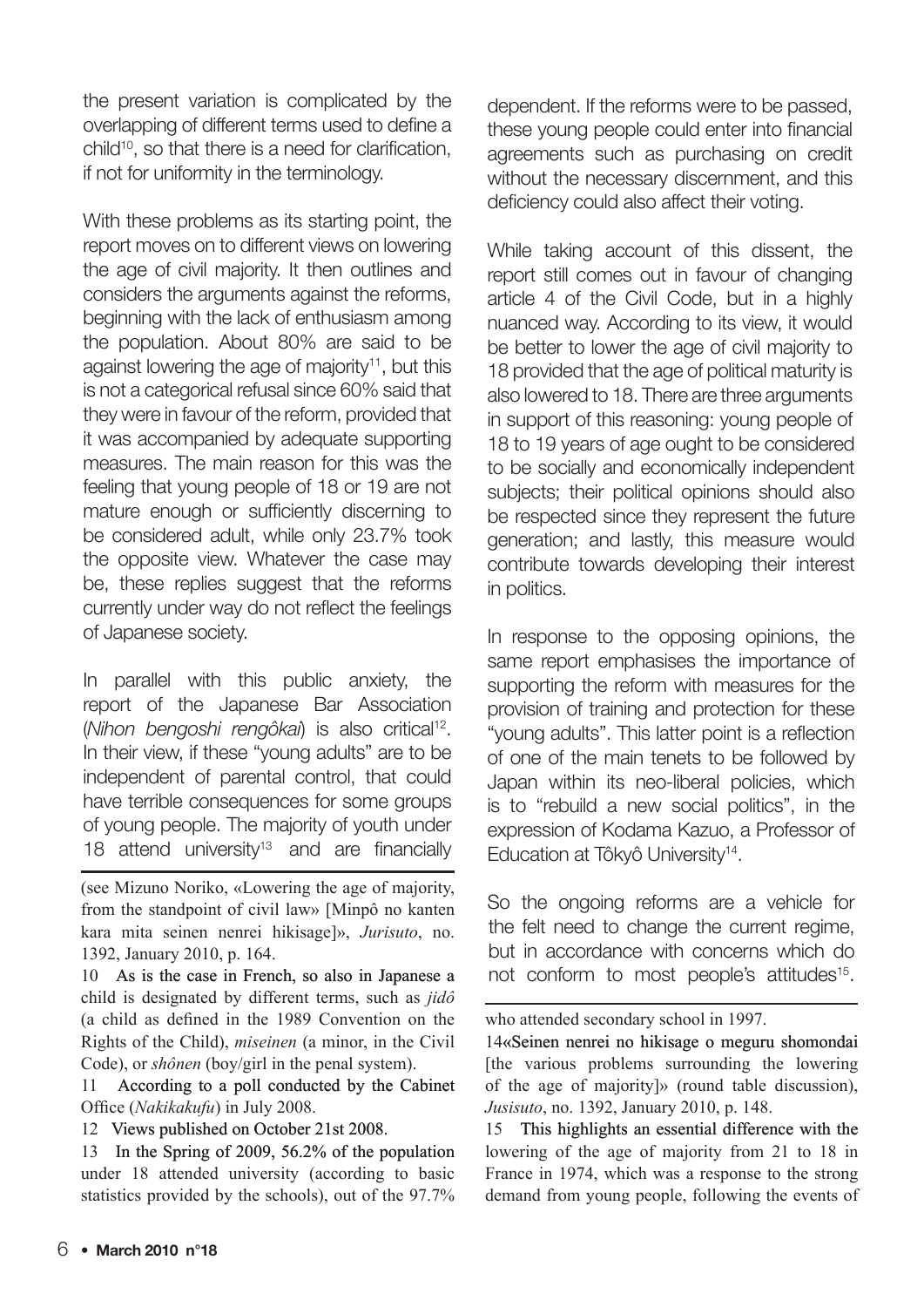Moreover, this aspect of the matter is fully acknowledged by the chairman of the Legislative Consultative Committee, Ômura Atsushi, Professor of Civil Law at Tôkyô University: "The question is whether institutions should be ahead of consciousness or vice versa. With regard to the debate which concerns us today, we would like to propose a significant modification of this 'institution' [the age of majority] to take account of the developing consciousness in that area<sup>16"</sup>.

May 1968.

 <sup>«</sup>Seinen nenrei no hikisage o meguru shomondai [the various problems surrounding the lowering of the age of majority]» (round table discussion), *Jusisuto*, no. 1392, January 2010, p. 161.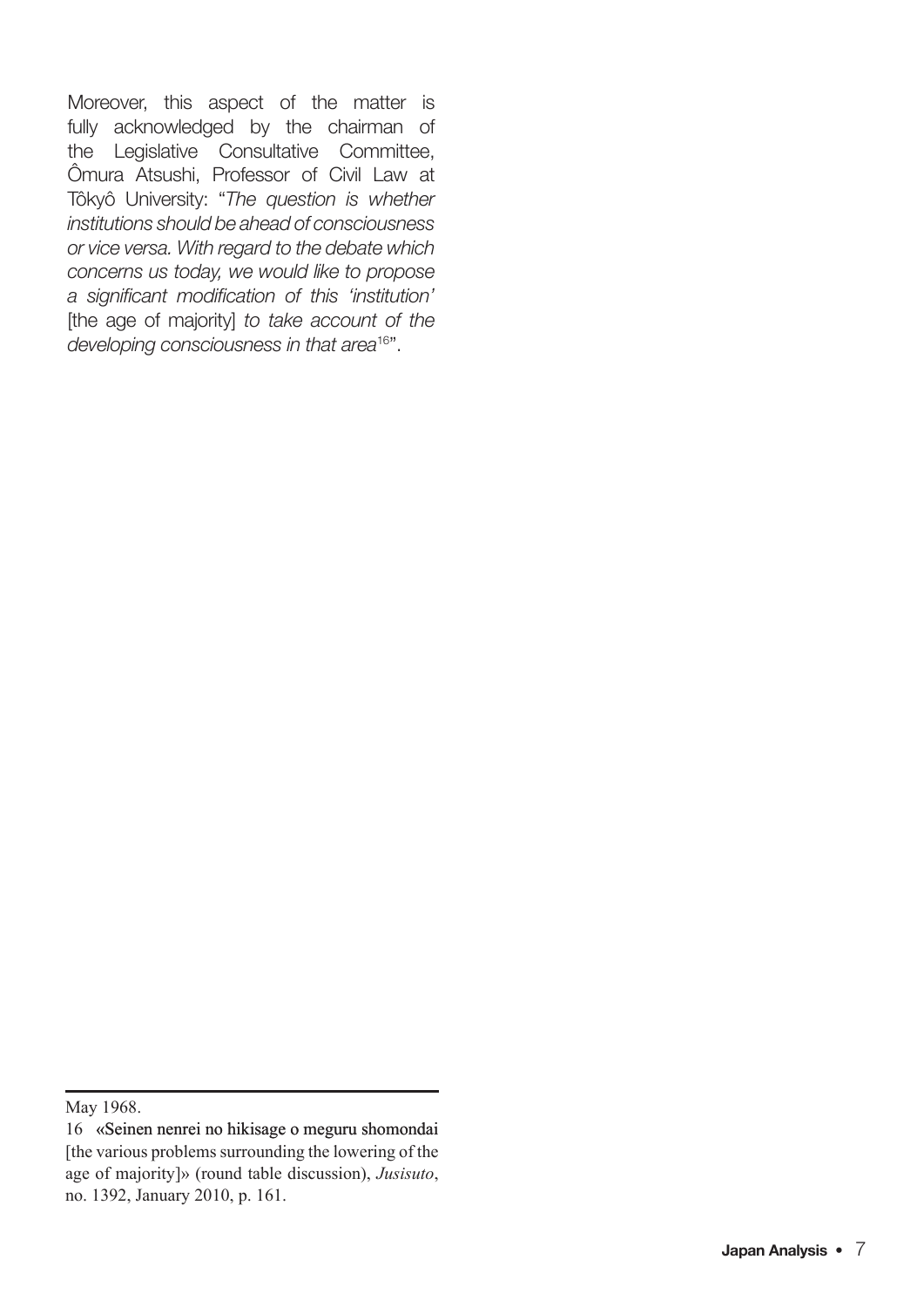# POINTS OF **NFWS**

#### Yamaguchi Jirô,

#### «The democratisation of the Japanese Democratic Party» [Minshutô no minshuka wo], Sekai, March 2010, pp. 47-53 (translated from the Japanese by Pierre Fauquet, Asia Centre).

Yamaguchi Jirô is a Professor of Public Administration and Political Science at Hokkaido University. Here he discusses the critical situation confronting the Japanese Democratic Party. He analyses the role of its General Secretary Ozawa Ichirô and offers some advice to the party.

Just before the opening of the regular Diet session, several people linked to the General Secretary of the DPJ, Ichirô Ozawa, were arrested. These included a member of the House of Representatives, Tomohiro Ishikawa. This event inevitably refocused the political debate onto the struggle between Ozawa, beset with financial problems, and the law.

This is an awkward situation for those who were relying on a shift in power to bring about changes in both the policy and the inner

workings of the Japanese government.

Yet the most embarrassing aspect of this affair is not the light which it has thrown onto Mr. Ozawa's corruption. Last Spring the matter of the irregular contributions from Nishimatsu Construction had already led to the resignation of the party chairman. But that had not prevented the electorate from handing power to the DPJ.

The problem for the DPJ is that it finds itself caught between Ozawa and the law enforcement agencies. The image of the director of public prosecutions, the arm of the law<sup>17</sup>, prosecuting corrupt government officials, detracts from the commonplace image of their purity.... The struggle between Ozawa and the

17 In the English Common Law sense of the term, as the one who lays a charge, unlike the French *juge d'instruction*, who may charge or exonerate.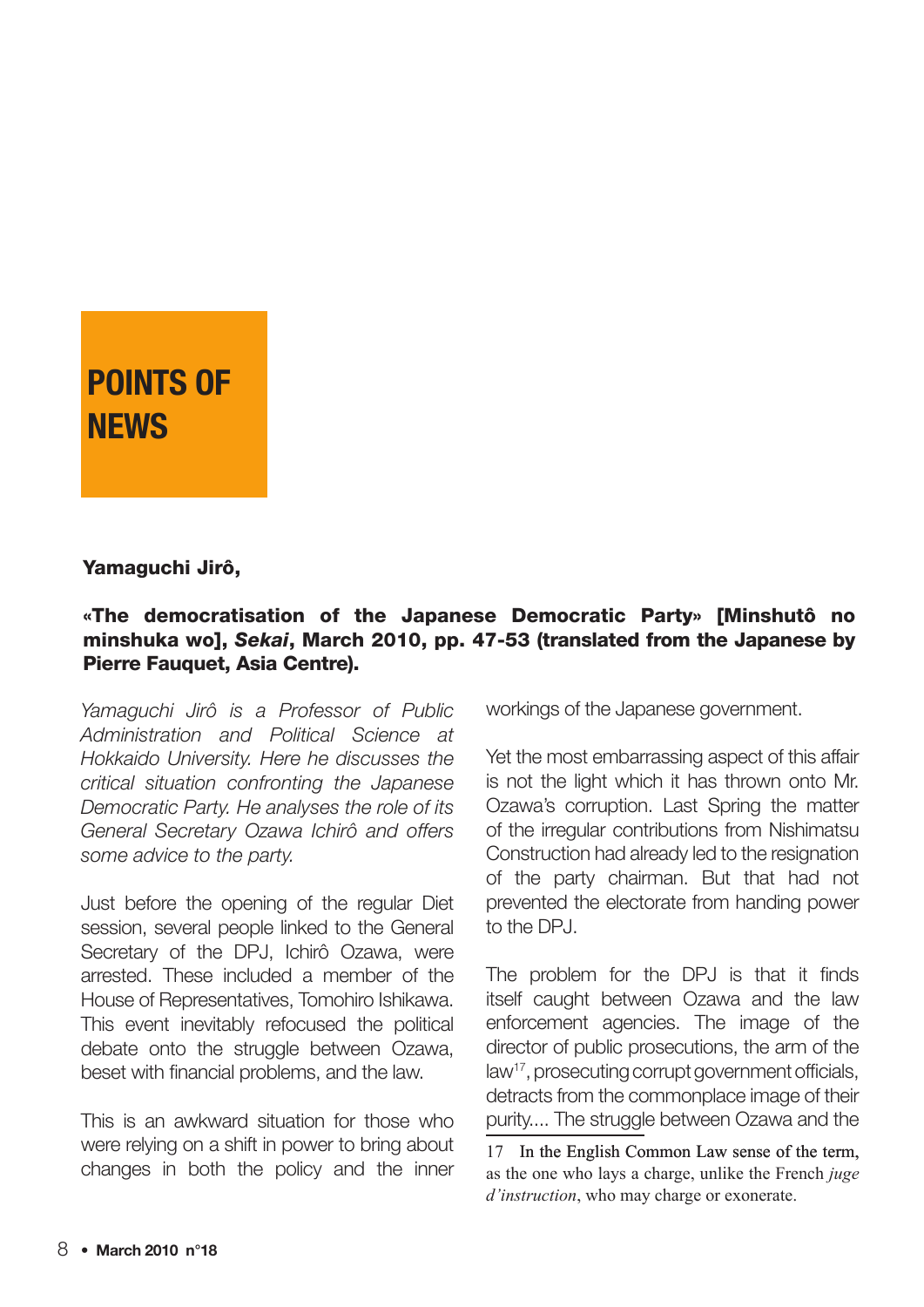public prosecutor is not really a legal tussle but a political one. It is a struggle for influence. Under normal circumstances, Ozawa would be presumed innocent, for as long as there were insufficient grounds for charges to be laid. But in a political fight, the situation is quite different. With the aid of the media spotlight, the very fact that the public prosecutor is opening a file on him on the basis of suspicions alone, doubts about Ozawa are being cast even before the facts can be proven.

In order to avoid this situation, Ozawa ought to have done everything possible to take a lead in the information war with the agencies of the law ... But he is a politician from the older generation. To seek media support by presenting a profile aimed at gaining the understanding of the public, is for him a totally alien idea.

This situation is paralysing the debates in the Diet. If it were to continue, Hatoyama and the DPJ would be in a critical situation.

When the DPJ was in opposition, whenever such a scandal was uncovered, it attacked the LDP which then tried to cover the matter up. But the change in government would be meaningless if, after taking power, the DPJ were to adopt the same practices as the LDP.

It is therefore necessary to set up the possibility of a dialogue, as the opposition wishes. But Ozawa must certainly find such fixing in the Diet detestable. Nevertheless, in order to preserve the legitimacy of the new power structure, the DPJ must show that when there are enquiries which directly affect it, its practices differ from those of the LDP, and it must get the latter to accept that.

Moreover, if the DPJ wishes to see its position in power continue over a longer period, it must sooner or later distance itself from Ozawa. .... To continue, as it does at the moment and as

it did in opposition, to turn to Ozawa for every decision and political co-ordination of complex issues, is no longer justified. Ozawa has fulfilled his main role, in ending the power of the LDP.

It has often been said that by appointing Ozawa as General Secretary, the DPJ had shown that it was a strong organisation. It was a necessary development to allow it to gain power. But, on the other hand, that change also entailed the jettisoning of qualities which the DPJ needed to retain, if it was to be a reforming standard bearer for Japanese politics.

Consequently, if the party is to get through to a "post-Ozawa" phase, it needs to clearly identify the positive and negative aspects of his legacy. That will enable it to choose what it wishes to inherit from him, and what it must change.

When the DPJ was set up, through the slogan "Citizens come first" it aimed at abandoning the paternalistic authoritarianism which favoured hierarchical relations, in order to replace them with a horizontal network established by individuals. But as Ozawa gave increasing precedence to his own leadership qualities, the principle of a vertically structured organisation grew up. This was not simply limited to his immediate contacts but extended to the party as a whole.

The Japanese have put up with this mode of government for a long time, so unfortunate experiences are unavoidable when power is achieved for the first time. However, the electorate's indulgence has now reached its limit. The Japanese citizenry has had sufficient time to reflect on this unprecedented experience of a changeover. And if there is no sign of changes to come in the measures adopted and in the government's overall conduct, the DPJ administration will be unable to control its drift away from its aims.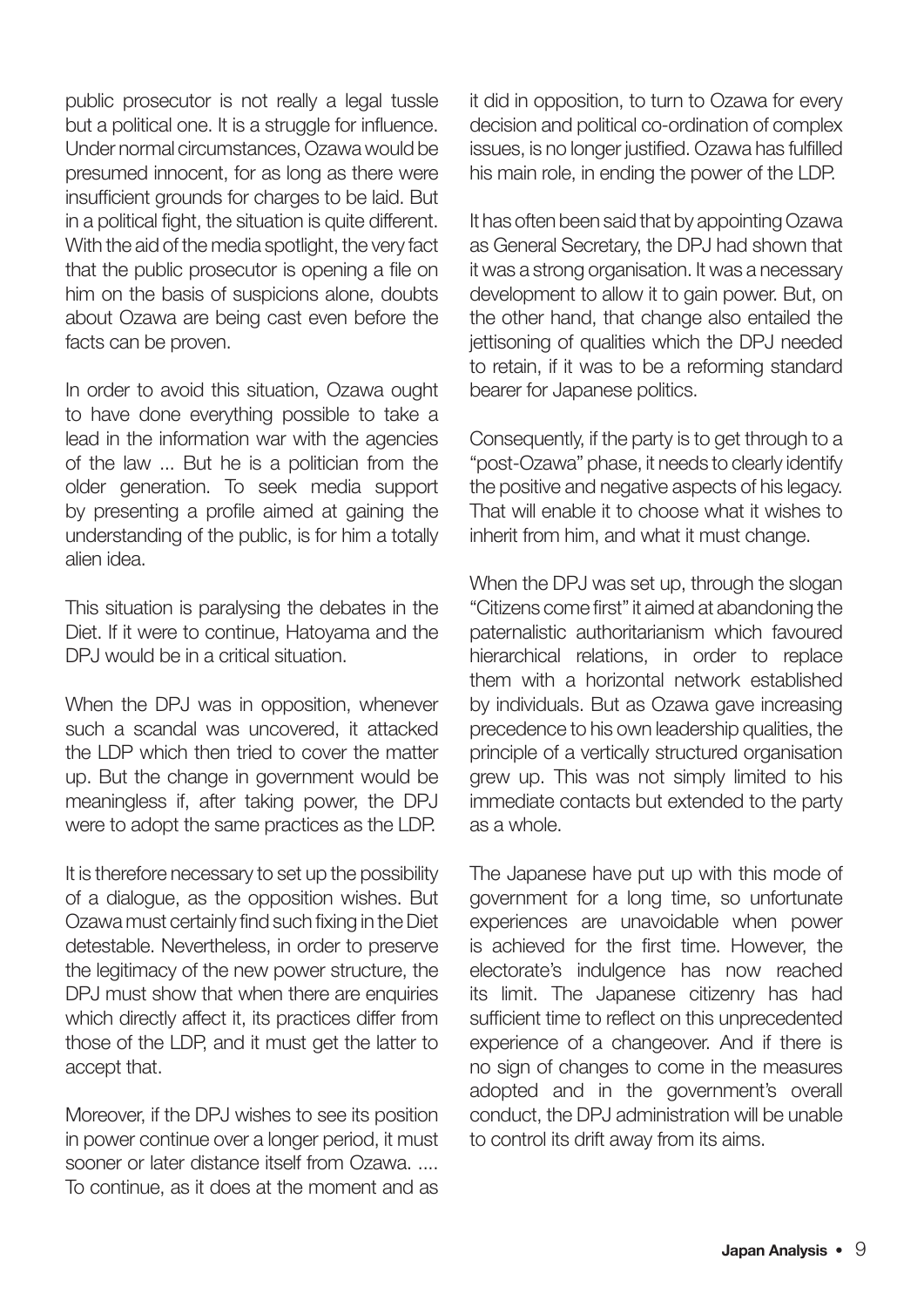

Wada Haruki<sup>1</sup>, Fujiwara Kiichi<sup>2</sup>, and Kan San-jung<sup>3</sup>,

#### "The reality of Japan's colonisation of Korea" [Chôsen chokuminchi sihai towa nandattonoka?], Sekai, January 2010, pp. 144-158 (translated from the Japanese by Guibourg Delamotte, Asia Centre).

- 2 Professor in international relations in the department of Law and Political Science at Tokyo University.
- 3 Professor in IT and Communications at Tokyo University.

Wada: The centenary [in 2010] of Japan's annexation of Korea is loaded with significance. At the end of the 19th century, the United States annexed Hawaii and in 1993, a hundred years later, the US Congress passed a resolution signed by President Clinton. Along the lines of these "Clinton apologies", such anniversaries ought to be occasions for reflection on the past, a retracing of history, and revisiting one's relations with other countries. Japan ought to follow that example, examine its historical connections with Korea and try to resolve the outstanding issues of contention between the two countries. It so happens that this coincides with the end of the long "reign" of the LDP and that we are experiencing a change in direction. We would like to be able to proclaim that, under the Hatoyama government, a new Japan has achieved full cognisance of the historical record, to mark the occasion of the anniversary of the annexation of Korea. Murayama's declaration in 1995 has already expressed apologies and remorse over the pain and the damage caused by Japan's colonisation. A "Hatoyama declaration" expressing the views of the Japanese government over the manner

of the annexation and the real content of the annexation treaty, would carry a great deal of weight.

It is 45 years since the Japanese-Korean treaty was signed but its article 2, stating that the annexation treaty was "out of date", has given rise to different interpretations in Korea and Japan. This should be remedied by a new declaration. We have reached a stage where at least a minimal rapprochement between the two countries' collective memories (rekishi ninshiki) can be considered. That could provide the opportunity for establishing relations with North Korea, with whom we have had no relations in a hundred years and with whom the question has not been cathartically "purged" (seisan) despite the 65 years that have passed since the end of the Japanese presence there.

We are also confronted with the Takeshima problem. That has been a major source of tensions since 2005 when, to mark the centenary of the protectorate treaty, a "Takeshima day" was proclaimed [by the Shimane prefecture]. The effects of that decision by the Shimane

<sup>1</sup> Emeritus Professor at Tokyo University, and an expert in Russia and the USSR.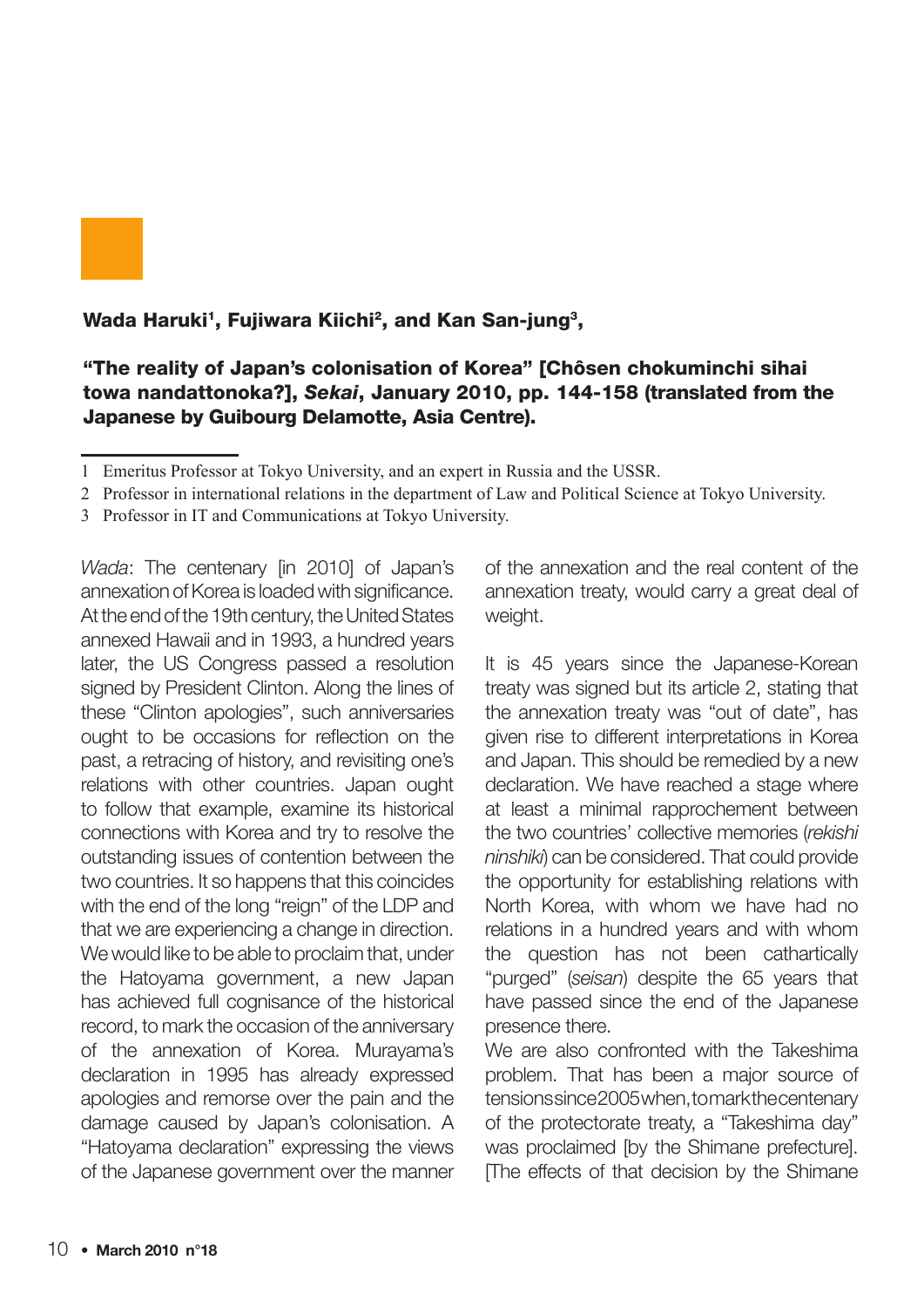prefecture are regrettable], but in my view it was wrong to draw a connection between that decision and the annexation of Korea. It is not at all necessary to take that view of events.

As for Japan's willingness to express regrets, that raises the issue of reparations. These have been discussed for some time. Some talk of overall global reparations, and others of "partial" compensation [which would supplement those paid out by the South Korean government, for example]; both should be listened to carefully. But, in concrete terms, the Korean government is beginning to pay compensation and to provide medical support to the forced labourers: the Japanese government, firms, and population at large should begin to ask whether they can go on keeping silent.

Finally, I believe that President Lee Myung-bak has requested a visit to Korea by the Emperor for this centenary. It seems to me absolutely necessary that a suitable symbolic gesture on the occasion of the hundredth anniversary of the annexation would be that the Emperor or the Prince Imperial should make a visit to the tombs of King Gojong and Queen Minbi [who reigned before the colonisation].

Fujiwara: It cannot be said that it is abnormal for us not to have relations with North Korea: diplomatic relations are giving considerable impetus to an international presence there. If you mean that it is our fault that we do not have relations with North Korea, I disagree. As for responsibility for the colonisation, there can be no doubt about that, but it raises the question of the words used to admit it. For example, in the case of China, Japan was certainly the aggressor, but to have refrained from saying that China does not respect human rights has given rise to a behaviour which prevents an objective approach to history: that too is part of the truth.

After being freed from military rule by the defeat of Japan, the countries of Asia experienced authoritarian governments. Following the painful experience of Japanese subjugation, those countries underwent further oppression by dictatorships. This is not a matter of justifying ourselves by sheltering behind the authoritarian nature of China or North Korea, but we should not let one version prevent another from being expressed. History can be approached as an attempt to set out our objective assessment of relations as historians, or else as a repetition of prefabricated versions. Just as the Korean War can be considered as the founding moment for North Korea, so too, the annexation of Korea can be seen as the occasion for its modernisation.

This is a convenient view for Japan, which allows it to avoid taking responsibility for its colonisation of Korea. But why did that colonisation happen? The Meiji restoration was a nationalist revolution, as Satô Seizaburô has written, and it had a significant outcome, the creation of the Japanese nation-state. Carol Gluck has shown how it was necessary to create and disseminate the symbols of a people, just as happened in Italy or Germany at the same time.

While constructing this fiction of the Nation-State, Japan also became an Empire. The difference between State and Empire is that the latter is made up of different peoples. By re-forging itself as a Nation-State, Japan reconnected with its ethnic identity. This meant that the Koreans, who had been made subjects of the second zone of the Empire, became foreigners again. We must follow this process through: we committed a twofold "violation" of the Koreans.

Wada: The Japanese saw the end of the war as the end of militarism and tyranny; and the colonial issue simply disappeared from their reflections on the war. The proof of this is that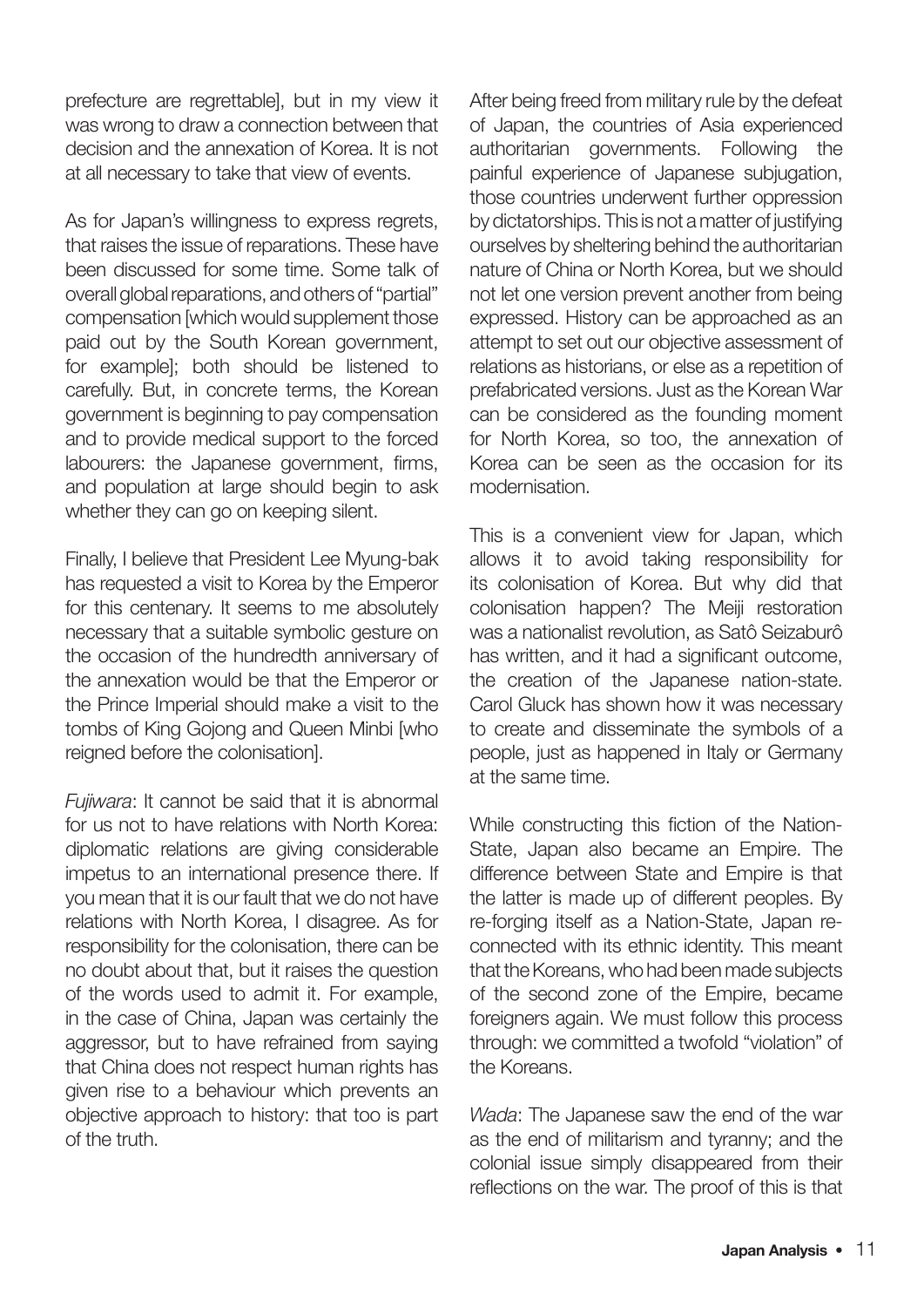the only work published in Sekai dealing with that matter was an article by Suzuki Takeo entitled "Reflections on the policy for the assimilation of Korea" (in May 1946).

Kan: Japan and its colonies were not two completely separate entities: when the colonies were transformed in advance of the transformation in Japan, it was not only tyranny which disappeared with the colonies but also the complex web of interdependent connections which had grown up... That was the case with all empires, but especially in the case of Japan, for reasons which go back to the geopolitical and historical context of Northeast Asia in the late 19th century. Whereas Europe created its empires by expanding its territory externally, Japan, as a latecomer to colonisation, could only turn to the region which in geopolitical, historical, or ethnic terms was near to it. Manchuria was intended to protect Korea, which in turn was to protect Japan. As Yanaihara Tadao has shown, Japan was all the more fiercely imperialist because it became so belatedly. When, in order to establish diplomatic relations with Korea, Japan under the Meiji rule called its sovereign the Emperor, that meant that it was placing itself at the centre of the world order in accordance with the Chinese conception which was predominant in the whole area, although it had until then been peripheral in relation to China. Korea, the "little China" under the Qing Empire, could not accept that view. By becoming an empire, Japan brought the Westphalian order of nation-states into Asia.

Fujiwara: Certainly, when Japan embarked upon colonisation, the different territories were practically separate entities. But Japan was not the only latecomer; the United States annexed Hawaii in the late 19th century. So what makes Japanese colonialism different from the others? Every country made colonisation a part of national policy. But in Japan colonisation became increasingly associated with military policy and was considered to be related to

national defence. In the same way, the fact that the Philippines provided a re-provisioning harbour to the United States played a major role in their military strategy. But the United States, which had thrown off the colonial yoke itself, always harboured some doubts over the legitimacy of possessing colonies, while free trade seemed to be just as beneficial to the country. That is where Japan differed from the other countries. While it is true that Ishibashi Tanzan and Miura Tetsutarô said that free trade would benefit the Japanese economy, and that colonialism and military aggression against China would lead to the ruin of Japan, they were in a minority. Pannationalism had reared its head. The endlessly repeated argument then was that colonisation would favour both the emancipation of the populations of Asia and the pursuit of Japan's geopolitical interests. The question which this avoided was the following: was the intention to create a "Greater Japan" or a multi-ethnic empire? Actually, some people were quick to ask whether an empire could be created by completely ignoring the rights of the Koreans, but they remained a minority, and the idea of an empire in the service of nationalism and nation-building, was victorious.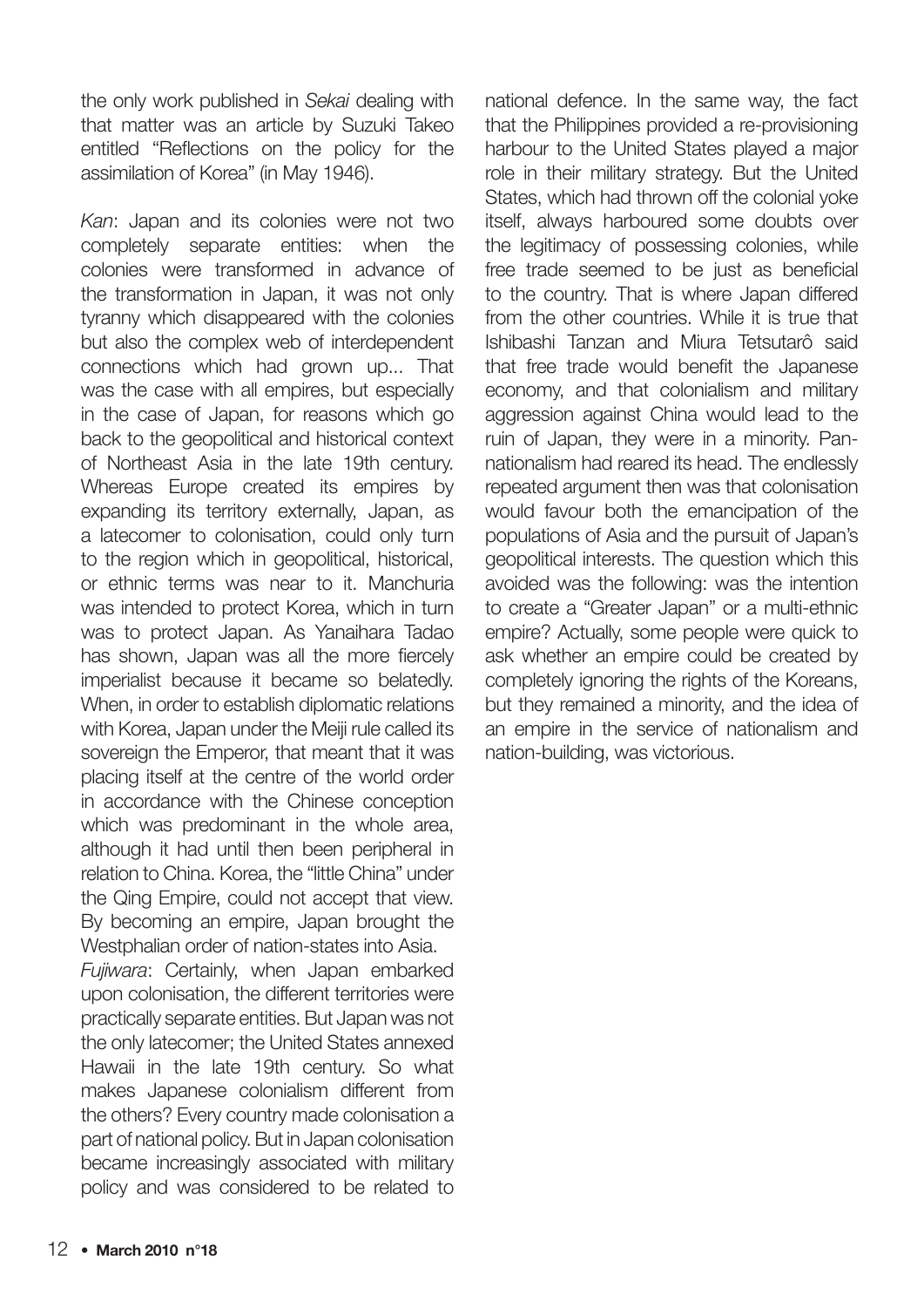

#### Takahashi Tetsuya<sup>1</sup>,

#### "Discussing Japan's wartime responsibility in 2010" [2010nen no sengo sekininron], Sekai, January 2010, pp. 181-192 (translated from the Japanese by Guibourg Delamotte, Asia Centre).

In this interview, the philosopher Takahashi Tetsuya tells of his expectations with regard to the Minshutô's approach to History.

Starting in the early 1990s, Japan's colonial aggression in Asia has become a matter of public debate: associations have been formed to press claims, and a large number of hearings have been held. What are his views in 2010 of the events of the last decade?

In the early 1990s, as the Cold War was coming to an end, there was a resurgence of the debate over Japan's wartime responsibilities. The victims have issued demands for compensation and apologies. With the LDP removed from power, the Hosokawa government clearly stated that the war carried out by Japan was a war of aggression. The socialist Prime Minister Murayama, at the head of a Socialist-LDP coalition when the LDP chairmanship was held by Kôno Yôhei from the liberal wing of the party, worked towards a resolution of the question of compensation. What is the position today? The victims have still not received compensation. At a time when

the political situation is being transformed, this question must become a central issue. Japan has failed to respond to the victims who raised the matter of its responsibility. The anti-Japanese demonstrations in China in 2005 clearly reveal this failure.

Japan should have accepted responsibility for the aggression and colonisation in 1945. Japan's responsibility was established by the outcome of the war crimes trials, but these left gaping loopholes: the Emperor's responsibility could not be discussed, nor could the organised sexual violence against women... That was the moment when these issues should have been pursued; but the Cold War quickly put an end to any such possibilities.

The fact that neither South Korea nor the Democratic Republic of Korea were invited to the San Francisco conference, and that since 1965 there have only been relations with one of these two countries, makes it difficult to discuss the annexation, which is already a complicated enough matter.

<sup>1</sup> A philosopher and Professor at the Department of Cultural Studies, Tokyo University. His best known book is *Rekishi, shûseishugi* (History, Revisionism), Iwanami shoten, Tôkyô, 2001.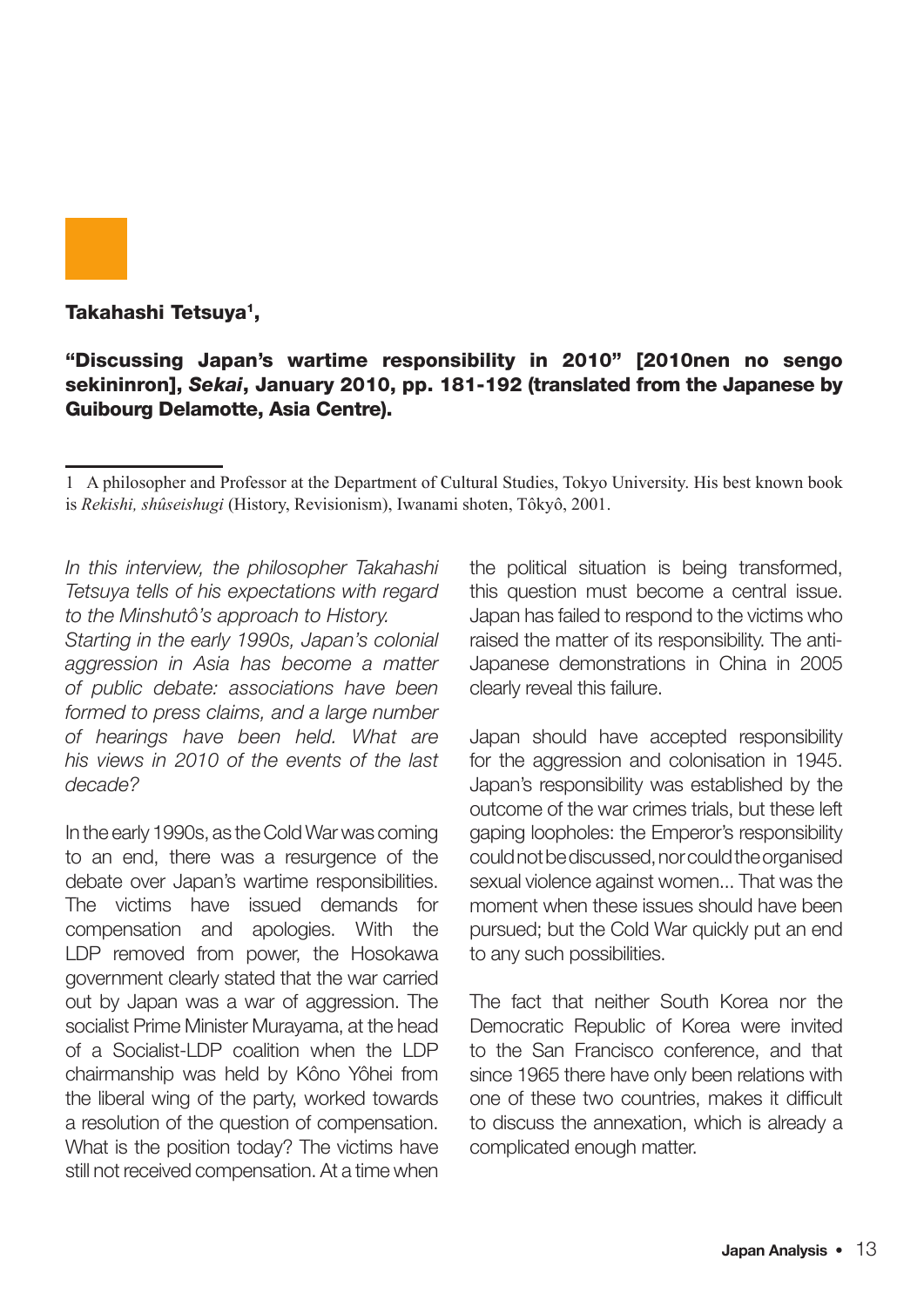We can now say that the situation in the early 1990s offered a long awaited opportunity. Japan. which had dominated a multitude of peoples. was able to avoid its historical responsibility for fifty years, in flagrant contradiction with the spirit of its peaceful constitution. That postwar period had witnessed the confrontation between the supporters of partial reparations and the opponents of any reparations at all, before there was any chance to listen to the voices of the victims. Of course, those voices were very critical of Japan, but they had another discernable message too: those people wanted Japan to be able, during their lifetime, to accept responsibility for its wrongdoing. In the early 1990s, many Japanese wanted the matter of compensations to be taken forward and they took a lot of trouble to make it happen.

But the first mistake occurred in June 1995, which was a significant year because the fiftieth anniversary of the end of the war was being celebrated. The setback was in fact caused by the Diet's adoption of the "Resolution to ensure that history should serve as a warning and a reiteration of our peaceful intent" (Rekishi wo kyôjun ni heiwa he no ketsui wo aratani suru ketsugi). At the initiative of Prime Minister Murayama and the Chairwoman of the Socialist Party, Doi Takako, a resolution was drawn up, which would establish Japan's responsibility for the colonisation and the war, and would express its regrets and remorse. But, in the face of opposition from the LDP, which had a majority of the seats, the compromise versions were carried. And, when it came to the vote, not only the conservatives who considered the resolution pointless, but also a number of the socialists, refrained from voting. So the passage of the bill to the Upper House was blocked.

At the same time, in June 1995, the government was proposing a fund for the Peace in Asia women, which was launched the following year, intended for the former "comfort women".

On that occasion too, strong opposition from the LDP to both the project and the principal of individual compensation, in the Diet and in the executive, led to compromises being made. The project fell far short of expectations.

Instead of a resolution with hardly any content left, Murayama made a statement which governments have repeated since. That was a meagre outcome. In the end, despite the opportune moment, there was nothing which might leave a positive impression on Asia and the rest of the world.

That is when the revisionist debate appeared. Trends like the research group for a liberal version of History, or the association for writing new school textbooks etc. were born out of a reaction against the demands for war reparations, in order to stifle them. The LDP played a leading role. After Hosakawa's acknowledgement that the war had been a war of aggression, the LDP set up a Committee for Reflecting on History (rekishi kentô iinkai), aimed at promoting the idea that the conflict had been a war of legitimate selfdefence conducted for the liberation of Asia. The year 1995 saw the publication of Daitôa sensô no sôkatsu (An overview of the "great Asian war").

In my opinion a great change in public opinion occurred in the late 1990s: it became radicalised and far less willing to accept the payment of any compensation. Koizumi rode this wave of opinion through his visits to the Yasukuni shrine. His populist policy - in the face of protests from China and South Korea, he posed as an unshakeable statesman and rose in the opinion polls - strengthened the hand of those opposed to raising the issue of Japan's wartime responsibility. Koizumi's visit to North Korea on September 17<sup>th</sup> 2002, aimed at normalising relations between the two countries, further strengthened this tendency by opening the file on the kidnapped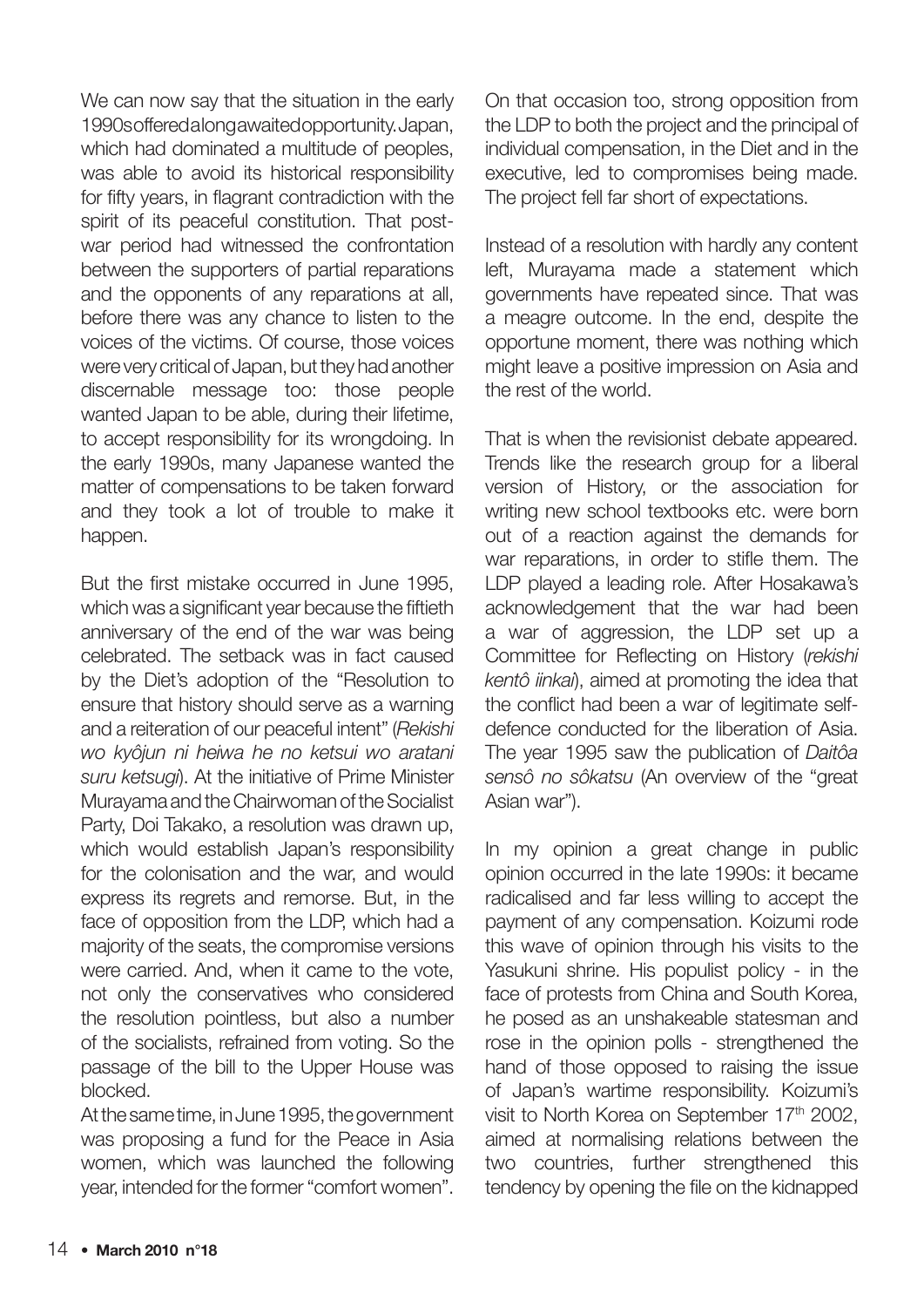people, whose outcome was uncertain. Since then, North Korea has been the target of a lot of media bashing aimed at presenting it as an enemy, and this has shifted public opinion to the right. The associations demanding compensation have fallen silent. The number of legal hearings has increased, but the plaintiffs' claims are nearly always turned down.

Is it possible that with the current political change there may be a second chance to say and do the right things, to allow the building of relations based on trust?

When Murayama made his declaration, the LDP was the dominant party in both chambers. Now it is in the minority. But in the Minshutô there is a wing further to the right than the liberals in the LDP. Nonetheless, Hatoyama has told Lee Myung-bak that "this government has the courage to face up to the historical record" and on November 15th 2009, at a conference on Asian politics (at the APEC summit) he affirmed that "sixty years after Japan caused countless losses and suffering (tadai no songai to kunô) to many countries, and particularly to the peoples of Asia, we are still not certain that a true reconciliation has taken place". Reminding his listeners of the Franco-German reconciliation and the beginnings of European unity, Hatoyama called for the creation of an East Asian community: there are grounds for believing that he is aware that there can be no "fraternity" (vûai) between the peoples of Asia without Japan's recognition of its historical responsibility for its past colonialism and aggression.

Japan Analysis would like to recommend the following publications by the French Chamber of Commerce and Industry in Japan:

La Lettre Mensuelle: this monthly newsletter carries reports on the activities of French enterprises in Japan, and information on the Japanese market, followed by the current state of play, advice on exports to Japan, and information on the Japanese labour market ... www. lalettremensuelle.fr

France Japon Eco: a review with original material on the Japanese economy and society based on eye witness accounts from French companies in Japan and Japanese personalities.

http://wwww.ccifj.or.jp/vie-de-la-chambre/ publications/publications-periodiques/francejapon-eco-vie-et-affaires-au-japon.html also available at: www.relay.com